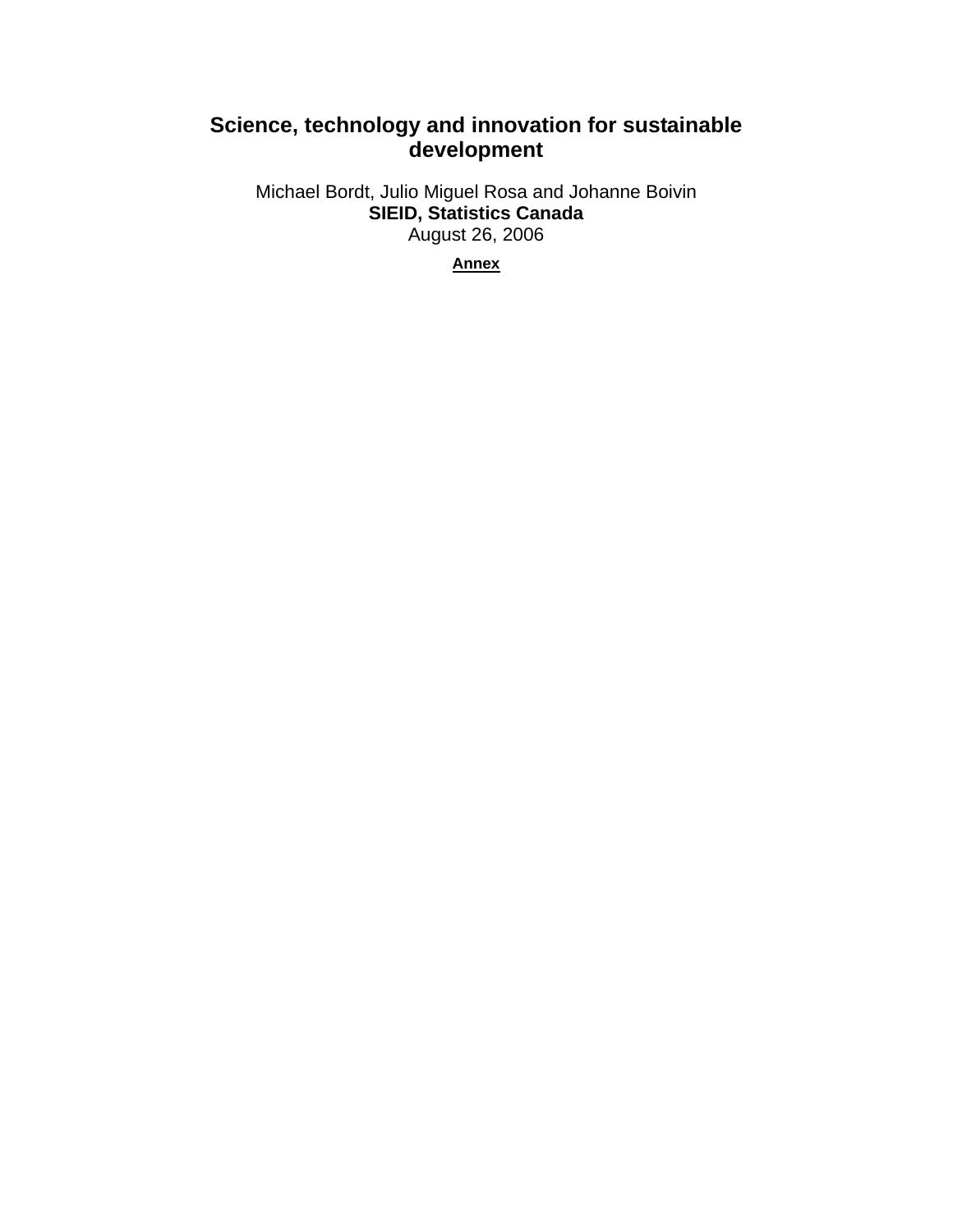**Table A1 Revised fields of science and technology**  1. Natural sciences *1.1 Mathematics 1.2 Computer and information sciences 1.3 Physical sciences 1.4 Chemical sciences 1.5 Earth and related Environmental sciences 1.6 Biological sciences 1.7 Other natural sciences*  2. Engineering and technology *2.1 Civil engineering 2.2 Electrical engineering, Electronic engineering, Information engineering 2.3 Mechanical engineering 2.4 Chemical engineering 2.5 Materials engineering 2.6 Medical engineering 2.7 Environmental engineering 2.8 Environmental biotechnology 2.9 Industrial biotechnology 2.10 Nano-technology 2.11 Other engineering and technologies*  3. Medical and Health sciences *3.1 Basic medicine 3.2 Clinical medicine 3.3 Health sciences 3.4 Medical biotechnology 3.5 Other medical sciences*  4. Agricultural sciences *4.1 Agriculture, Forestry, and Fisheries 4.2 Animal and Dairy science 4.3 Veterinary science 4.4 Agricultural biotechnology 4.5 Other agricultural sciences*  5. Social sciences *5.1 Psychology 5.2 Economics and Business 5.3 Educational sciences 5.4 Sociology 5.5 Law 5.6 Political science 5.7 Social and economic geography 5.8 Media and communications 5.9 Other social sciences*  6. Humanities *6.1 History and Archaeology 6.2 Languages and Literature 6.3 Philosophy, Ethics and Religion 6.4 Arts (arts, history of arts, performing arts, music) 6.5 Other humanities* 

Source: OECD, 2006.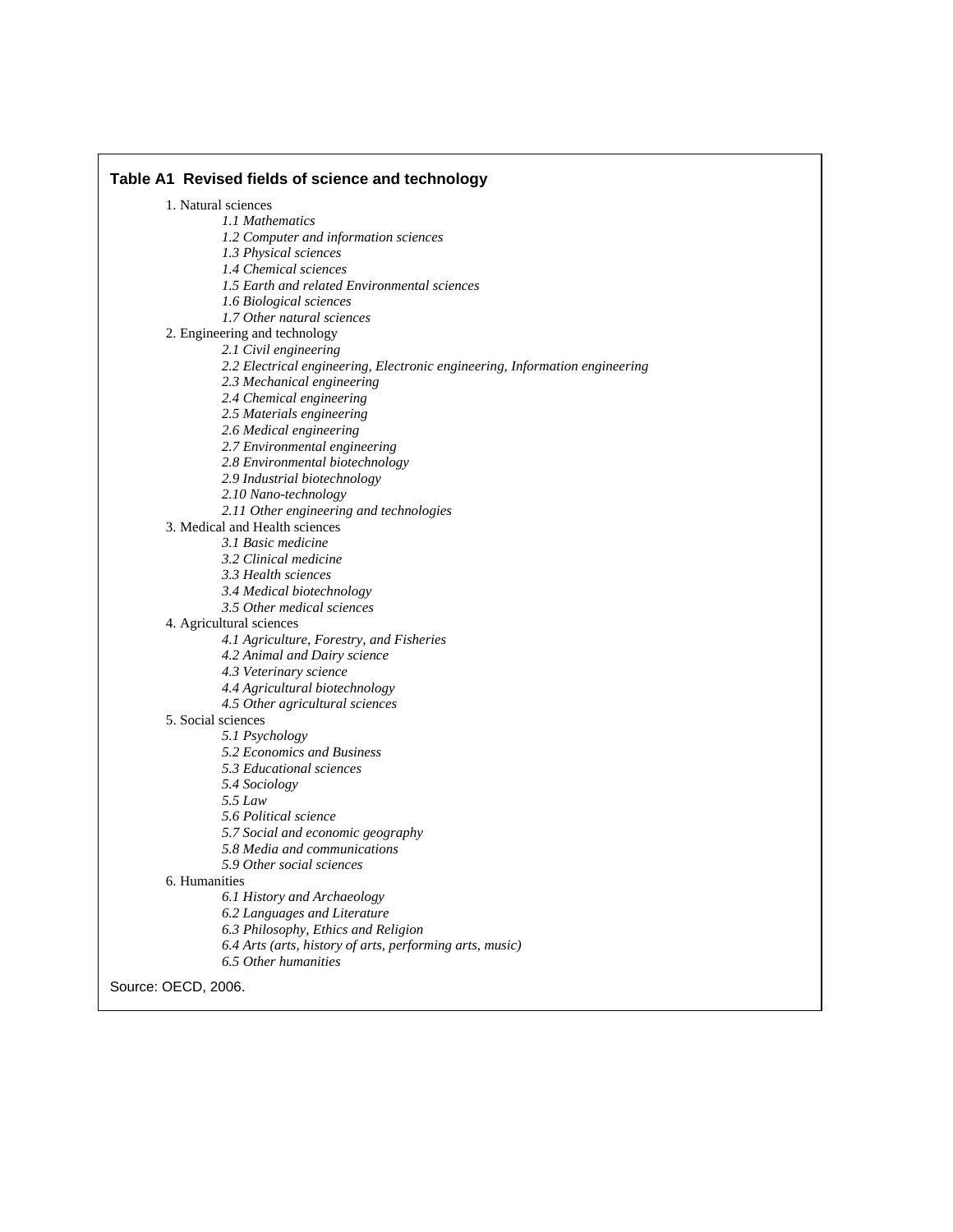## **Table A2 Environmental goods and services**

### **Environmental goods**

1. **Air pollution control systems or equipment** – catalytic converters, chemical recovery systems, dust collectors, separators, precipitators, scrubbers, odour control equipment.

2. **Water supply and conservation systems or equipment** – equipment or technology used for fresh water supply and delivery, water purification equipment, water handling equipment parts (pumps, pipes and valves).

3. **Wastewater management and sewage treatment systems or equipment** – chemical recovery systems, aeration systems, biological recovery systems, gravity sediment systems, oil/water separation systems, wastewater reuse equipment, wastewater treatment chemicals, water pollution control equipment, screens, strainers, clarifiers, filters, filter media and storage and transport containers.

4. **Hazardous and non-hazardous waste management systems or equipment** – hazardous waste storage/treatment equipment, waste collection equipment, waste disposal machinery and equipment, waste handling equipment, waste separation equipment, recycling equipment, incineration equipment and storage and transport containers.

5. **Systems or equipment for remediation/treatment of soil, surface water, seawater and groundwater**  – absorbents, bioremediation equipment, soil vapour extraction equipment, spill equipment, containment systems, chemicals and bioremediators.

6. **Noise/Vibration abatement systems or equipment** – mufflers/silencers, noise deadening equipment, noise and vibration control systems, highway barriers.

7. **Environmental monitoring, analysis and assessment systems or equipment** – measuring and monitoring equipment, sampling systems, data acquisition equipment, environment information systems and analytical software such as laboratory, remote sensing and GIS management software.

8. **Solar energy systems or equipment** – active and passive solar systems, photovoltaics, solar-thermal generators, solar water and space heating systems.

9. **Waste-to-energy systems or equipment** – systems and equipment (turbines, boilers, process equipment) that use organic matter such as forest and agricultural residues to produce electricity or heat. 10. **Wind energy systems or equipment** – horizontal or vertical axis turbines, and other types of windmills used to generate energy or electricity.

11. **Small, mini and micro hydro systems or equipment** – microhydro (less than 100 kW), mini-hydro (100 kW to 1000 kW) and small hydro (1 MW to 25 MW).

12. **Fuel cells (transportation and stationary source)** – fuel cell technologies, hydrogen systems (production, storage, distribution and use, infrastructure) used in transportation systems or as a stationary source.

13. **Alternative fuel technologies (other than fuel cells)** – process equipment for the production of biofuels (ethanol, biodiesel), clean fuel systems (reformulated fuels and oxygenated fuels), advanced batteries; also included are industrial equipment and engine systems that use alternative fuels.

14. **Cogeneration** – systems and equipment (turbines, boilers, process equipment) used to produce heat and electricity from biomass (organic matter from forest and agriculture sources), waste and industrial residues, and other fuel sources.

15. **Equipment for methane capture and use from landfill sites or agricultural sources** – landfill gas collection systems, methane gas recovery equipment (vertical recovery wells, horizontal trenches, collection header systems, motor/blower vacuum units), flaring equipment (open flare combustors, enclosed combustors), methane utilisation equipment (electric power generation or gas delivery systems), other methane capture, conversion, treatment, storage or use equipment.

16. **Clean technologies and related components** – integrated process technology, materials recovery technology.

17. **Other renewable energy systems or equipment** – wave, tidal, and ocean thermal energy conversion systems, geothermal electricity or heating.

18. Any other system or equipment for energy conservation and efficiency – any other system or equipment not listed in the preceding categories. For example, energy management equipment, energy recovery equipment, energy conservation equipment, more efficient process equipment (energy efficient boilers, turbines or furnaces) and process control equipment.

19. **Other, specify** – please specify your goods if they are not listed in the preceding categories.

#### **Environmental services**

20. **Air pollution control services and monitoring** – emissions monitoring, assessment/evaluation and planning, related consulting engineering and analytical services.